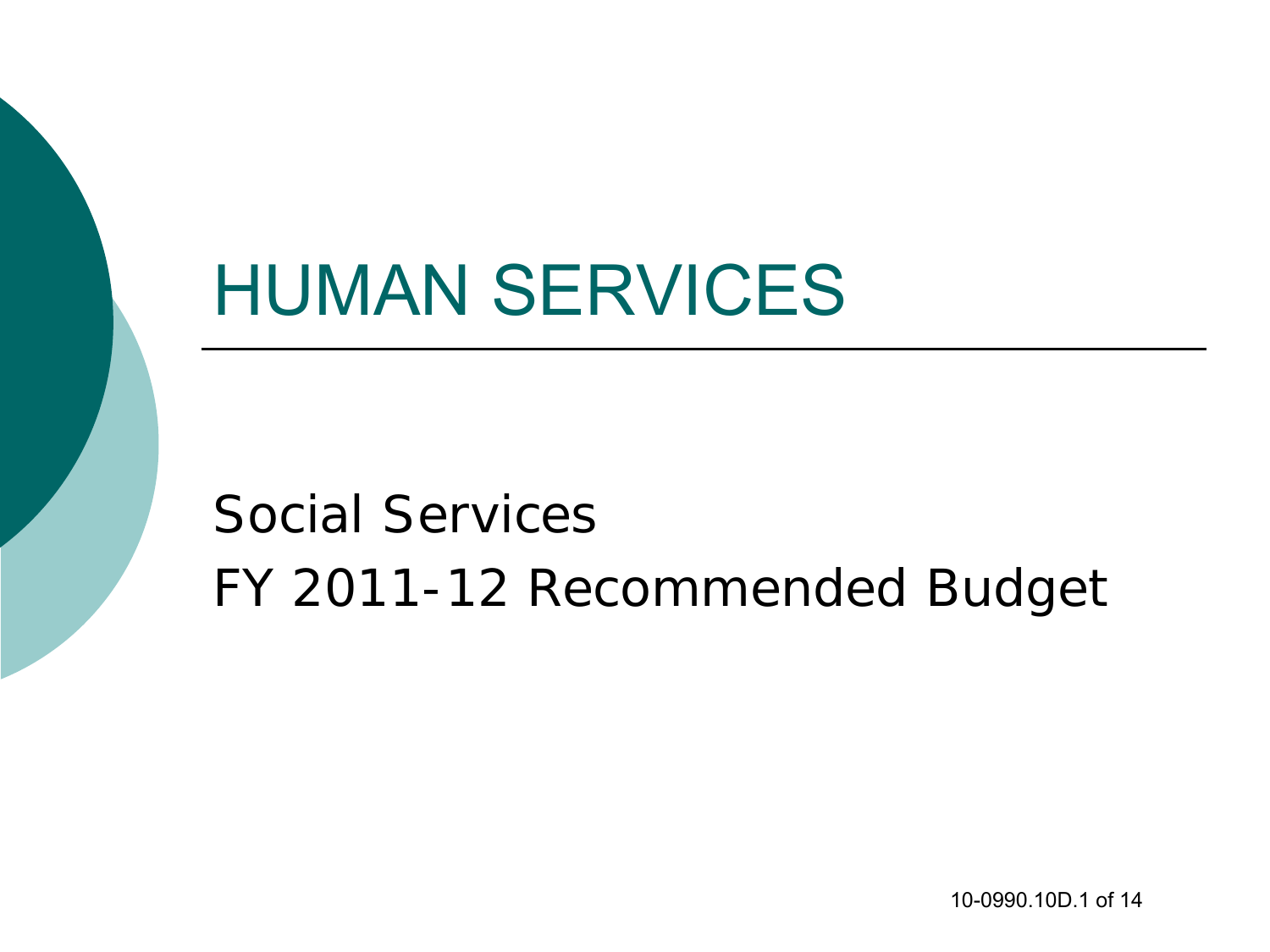## Human Services FY 2011-12 Recommended Budget

| Program                      | FY 2011-12<br><b>Budget</b> | FY 2011-12<br>General Fund /<br><b>NCC</b> |
|------------------------------|-----------------------------|--------------------------------------------|
| <b>Social Services</b>       | \$39,913,159                | \$1,751,416                                |
| <b>Community Services</b>    | \$21,547,823                | \$2,069,252                                |
| <b>IHSS Public Authority</b> | \$1,193,438                 | \$56,923                                   |
| Total                        | \$61,460,982                | \$3,877,591                                |

- •*Total General fund support to Department is 6%*
- •*General Fund support to Social Services is 4%*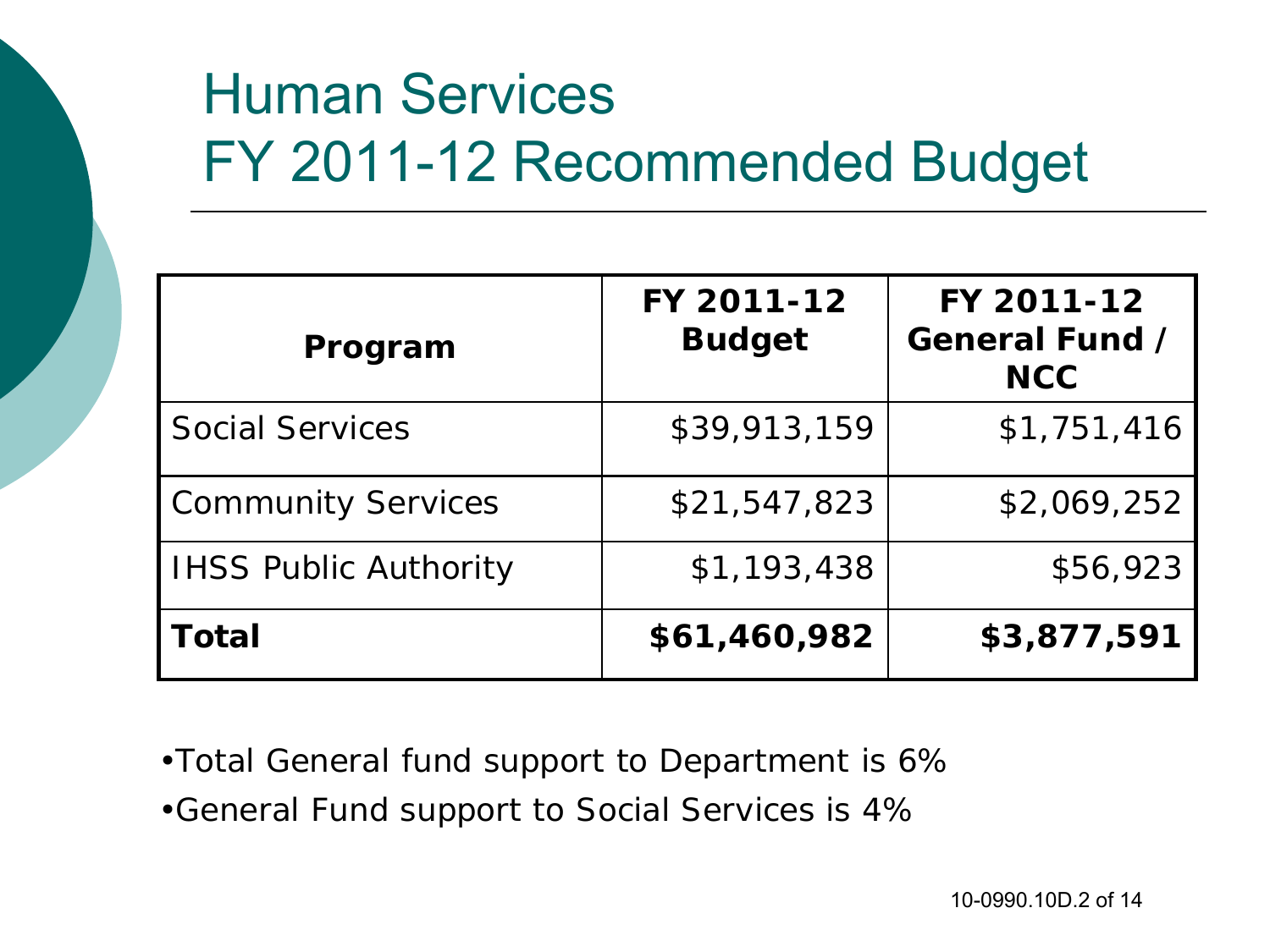## Social Services Net County Cost

- o Human Services FY 2011-12 budget request for Social Services is \$1.2M over the Net County Cost assumed in the CAO 5-year projection
	- **Projected Net County Cost \$526K**
	- Recommended Net County Cost \$1.7M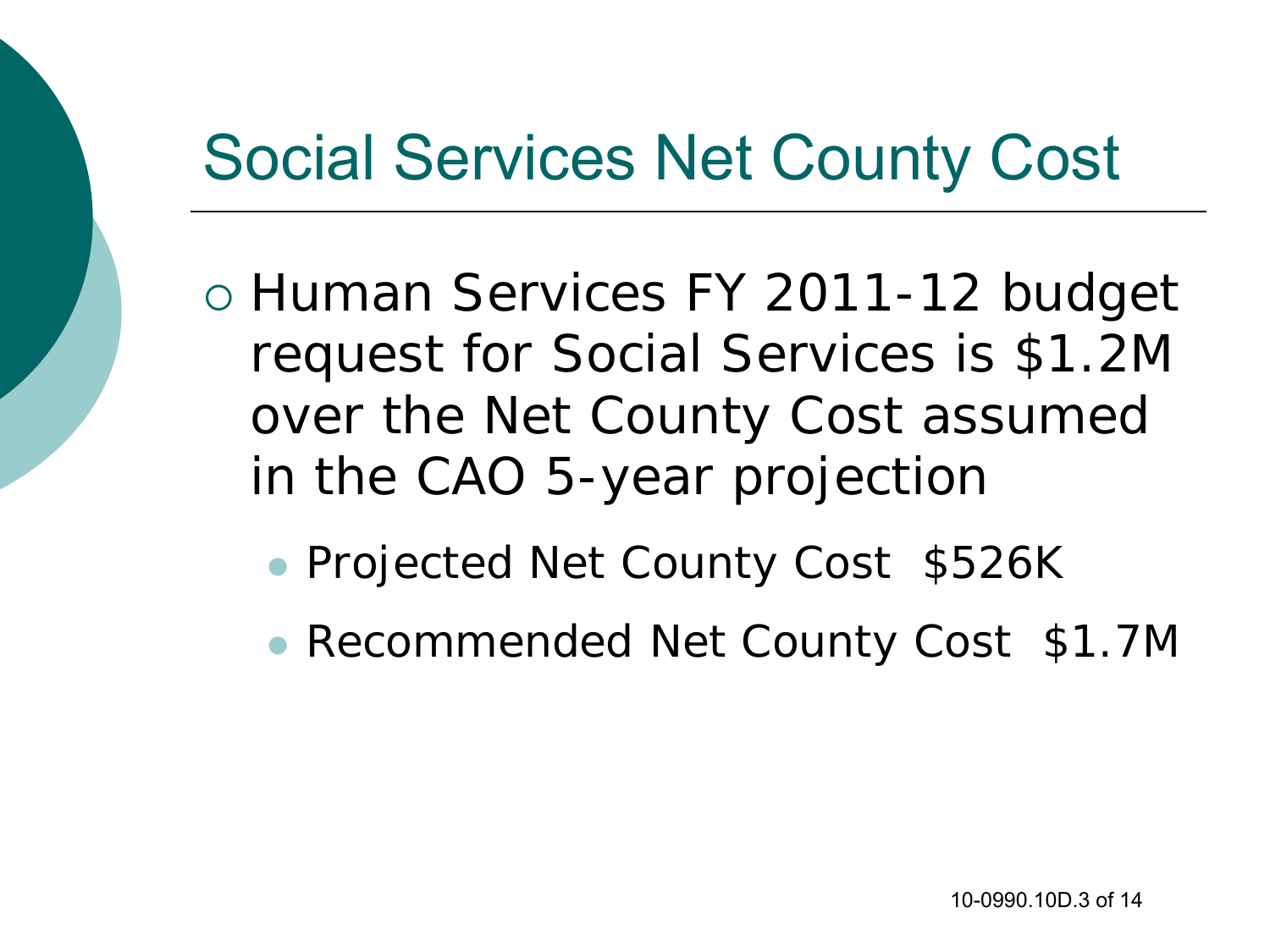## Primary Reasons for Increase to Net County Cost

- Declining realignment revenues
- Increased client assistance
- Loss of one-time funds of \$1M
	- ARRA funding \$425K
	- Medi-Cal Administrative Activities (MAA) fund balance \$270K
	- State/Federal reimbursement for prior year costs \$300K
- Loss of State funding \$250K
	- Child Support Recoupment funds deleted for FY 2011-12 only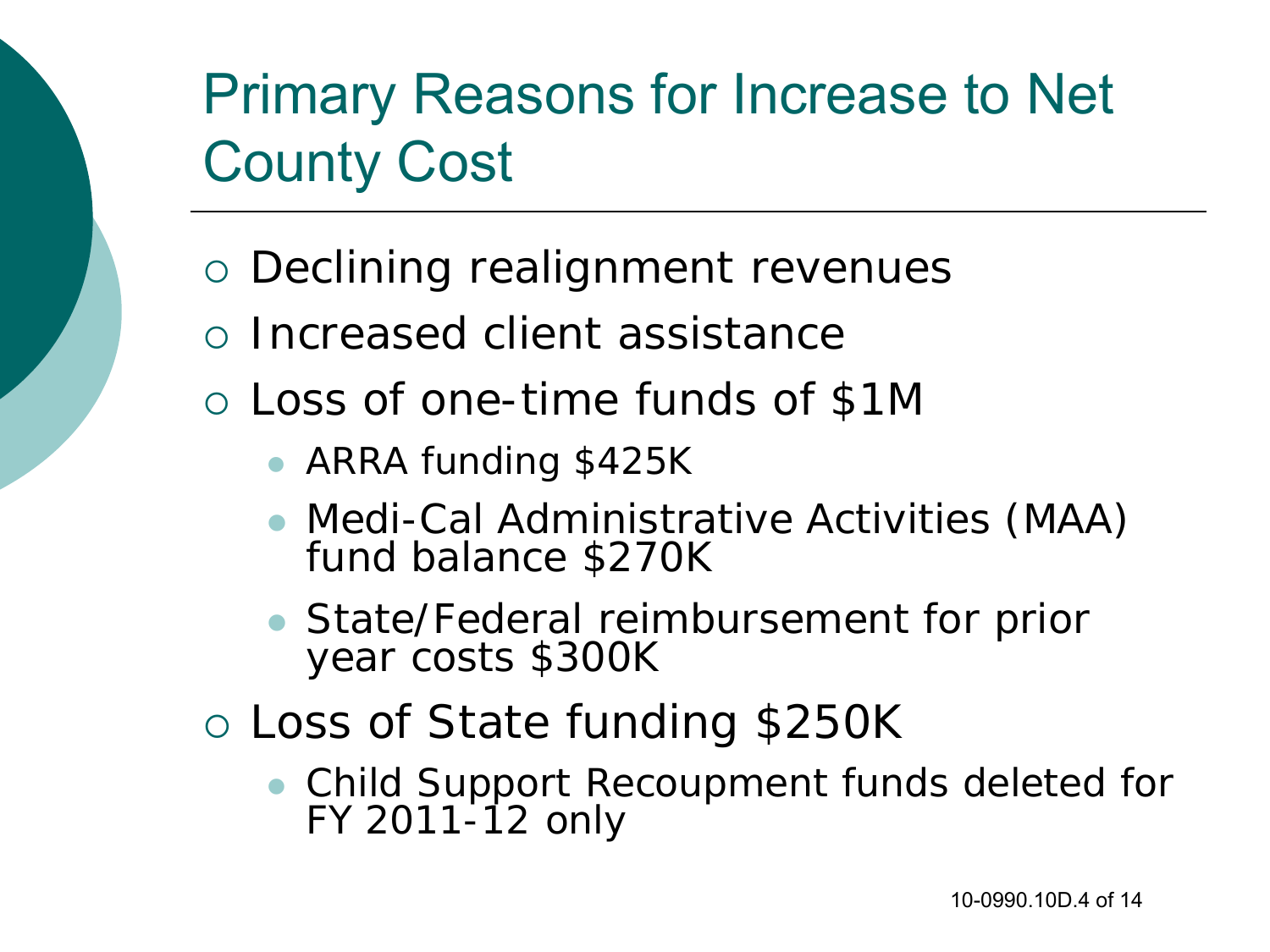## Social Services Realignment & Net County Cost History

| <b>Fiscal Year</b>          | <b>Realignment</b><br><b>Revenue</b><br><b>Received</b> | <b>Net County</b><br><b>Cost</b> | <b>Staff</b><br>(FTE) | <b>Assistance</b><br><b>Provided</b> |
|-----------------------------|---------------------------------------------------------|----------------------------------|-----------------------|--------------------------------------|
| 04/05 Actual                | \$4,865,199                                             | $-$ \$581,917<br>$\star$         | 237                   | \$14,286,857                         |
| 05/06 Actual                | \$5,046,502                                             | $-$ \$64,269<br>*                | 242                   | \$14,395,775                         |
| 06/07 Actual                | \$5,825,971                                             | $-$151,931$<br>*                 | 232                   | \$14,647,882                         |
| 07/08 Actual                | \$5,411,461                                             | \$48,684                         | 227                   | \$15,193,134                         |
| 08/09 Actual                | \$4,625,518                                             | \$0                              | 242                   | \$16,577,230                         |
| 09/10 Actual                | \$3,995,878                                             | \$236,179                        | 223                   | \$16,910,847                         |
| 10/11 Projected             | \$3,689,488                                             | \$466,716                        | 223                   | \$17,926,636                         |
| 11/12 Projected             | \$3,689,488                                             | \$1,751,416                      | 233                   | \$18,639,202                         |
| Net Change from<br>FY 04/05 | $-24%$                                                  | 401%                             | $-2\%$                | 30%                                  |

10-0990.10D.5 of 14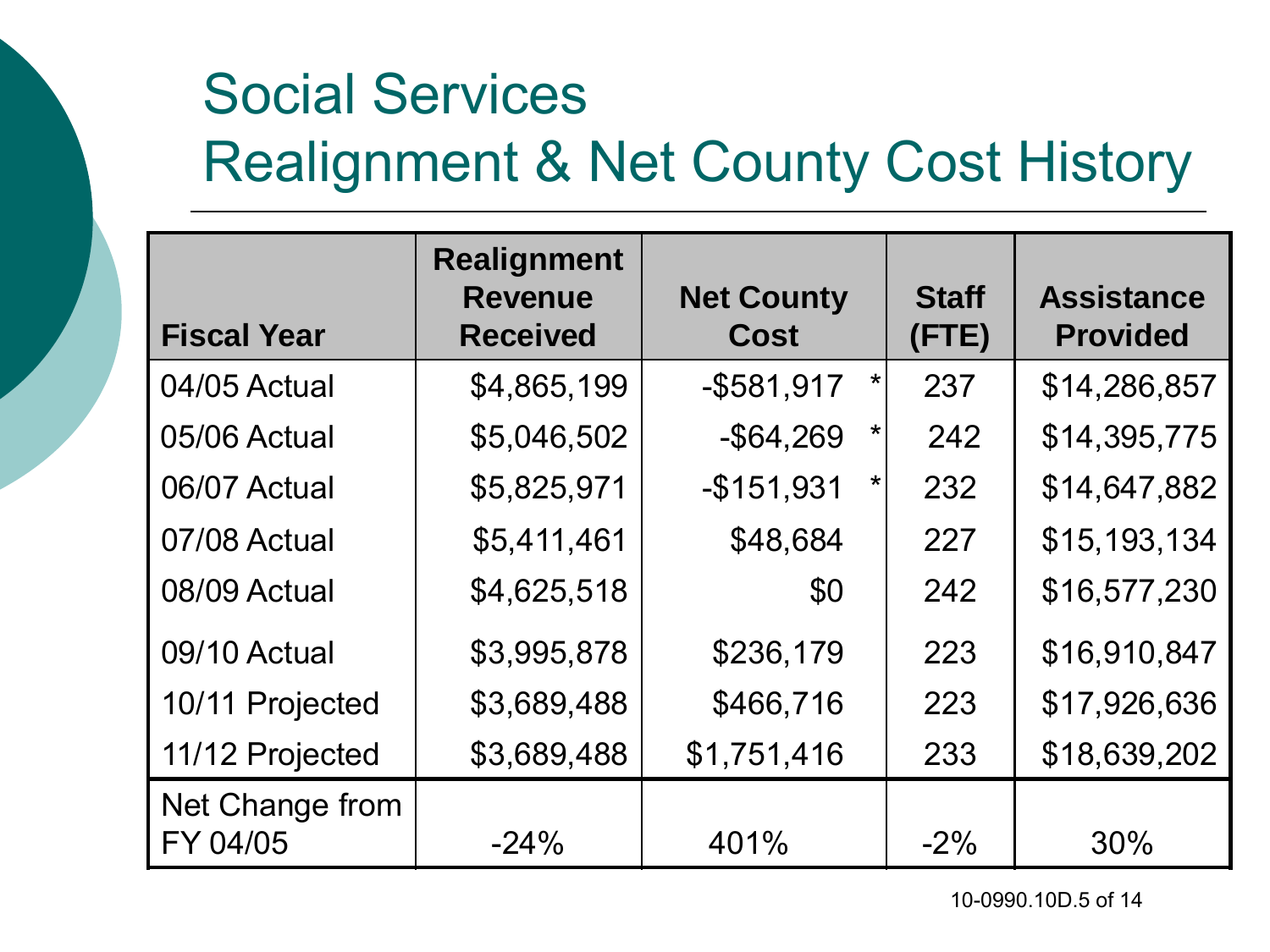#### Why cuts to Social Services are difficult

- For most General Fund departments, a cut of one dollar results in savings of one dollar
- Because of the cost sharing ratio in Social Services, for every dollar cut, approximately \$0.85 of Federal and State funds goes out the door and the County only saves \$0.15
- Many of the areas in Social Services are mandated by the State and the County has no discretion over the amount spent (General Assistance, CalWORKS, IHSS and Foster Care)
- o Cuts would be to social workers and eligibility workers primarily in the area of Children's Welfare services (including CPS) and in the In Home Services Support (IHSS) administration
	- These are public safety and protection programs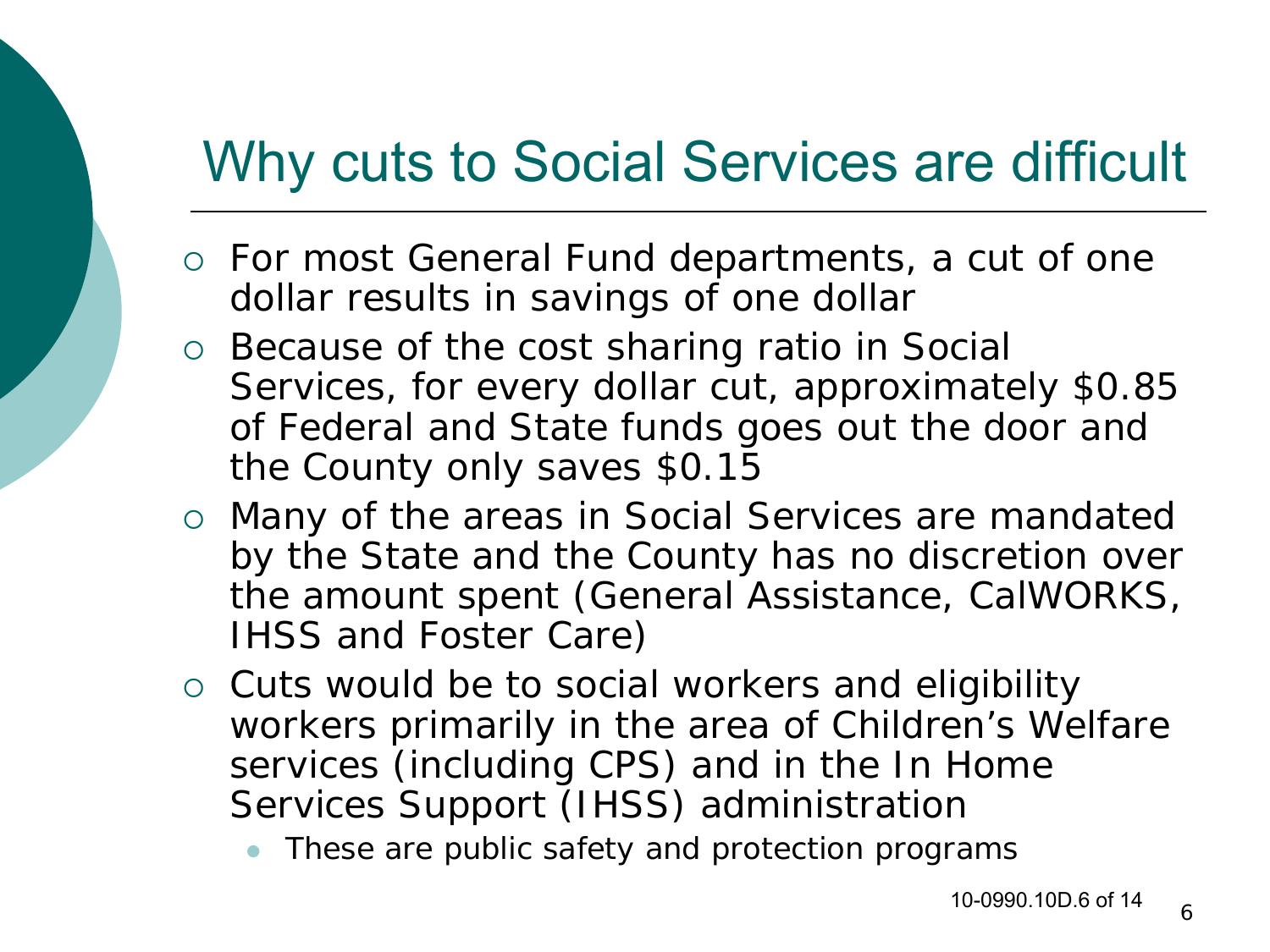#### Why cuts to Social Services are difficult

The two primary areas in Social Services where the Board has discretion to make reductions:

| Program                                                     | <b>State/Federal</b> | <b>County</b> |
|-------------------------------------------------------------|----------------------|---------------|
| Child Welfare Services Administration<br>(CWS)              | \$6,073,979          | \$996,454     |
| In-Home Supportive Services<br><b>Administration (IHSS)</b> | \$976,851            | \$173,704     |

For every program dollar cut, the General Fund savings is only 14 to 15 cents on the dollar

7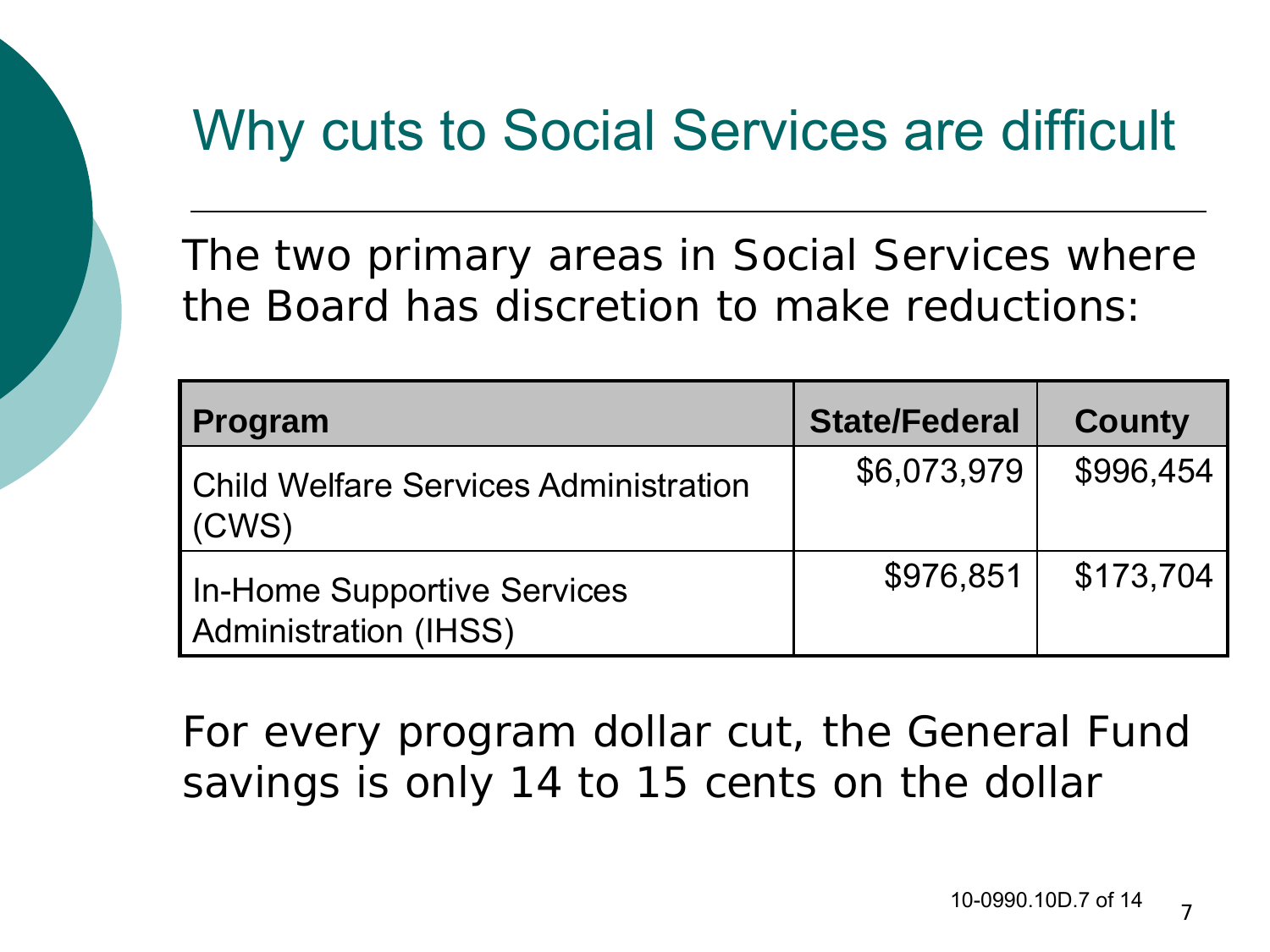Current Program Staff: 38 Social Workers & Supervisors

\$1M cut to State/Federal augmentation revenues that have no County match would be the first dollars cut

- Results in the elimination of 8.0 Social Workers and 4.5 support staff
- 21% reduction in CWS social worker staff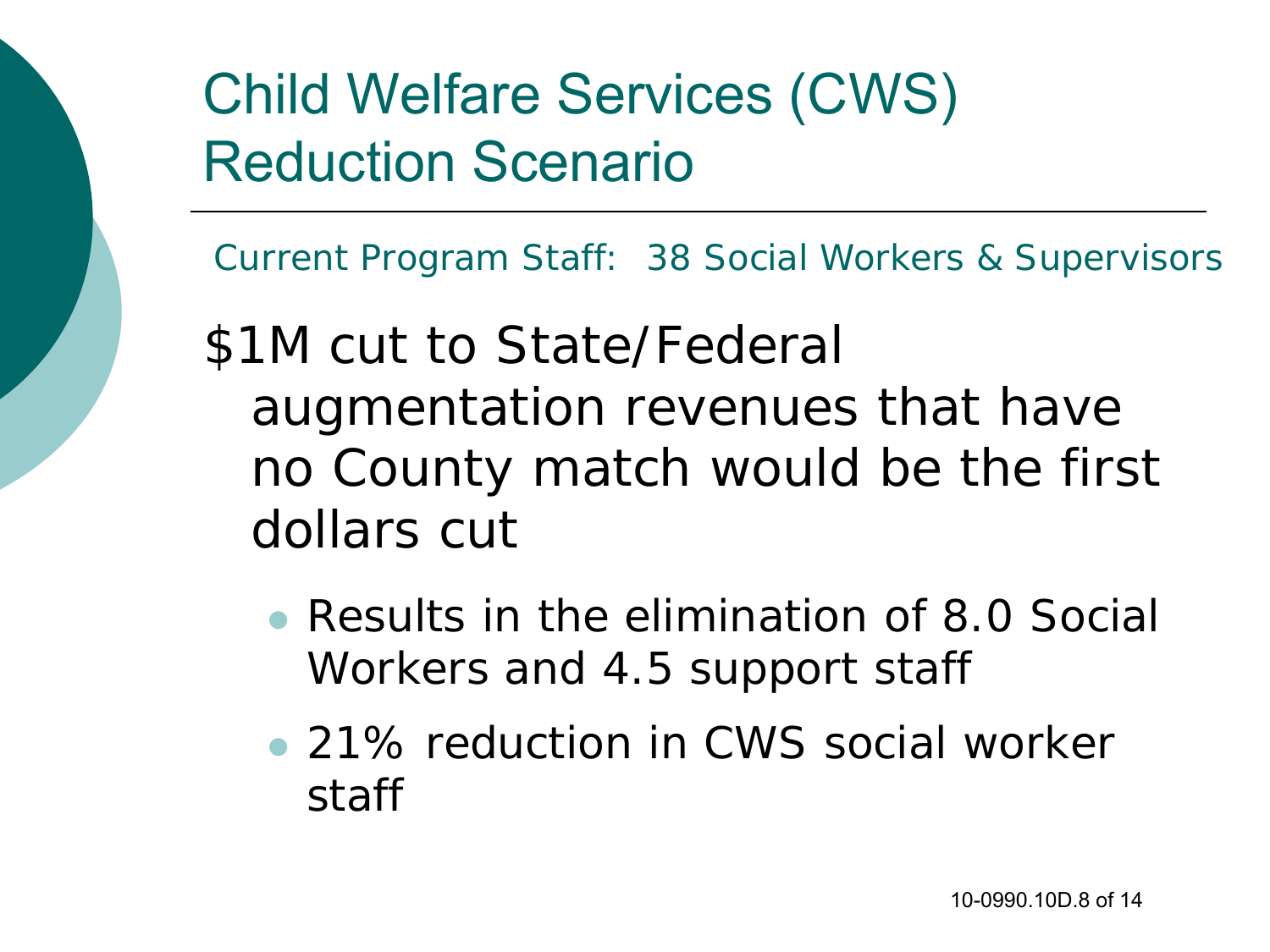To achieve a Net County Cost reduction of \$80K:

- Program reduction of \$567K
- Loss of state/federal revenue \$487K
- Staff reductions
	- 4.5 Social Workers (12%)
	- 2.5 Support Staff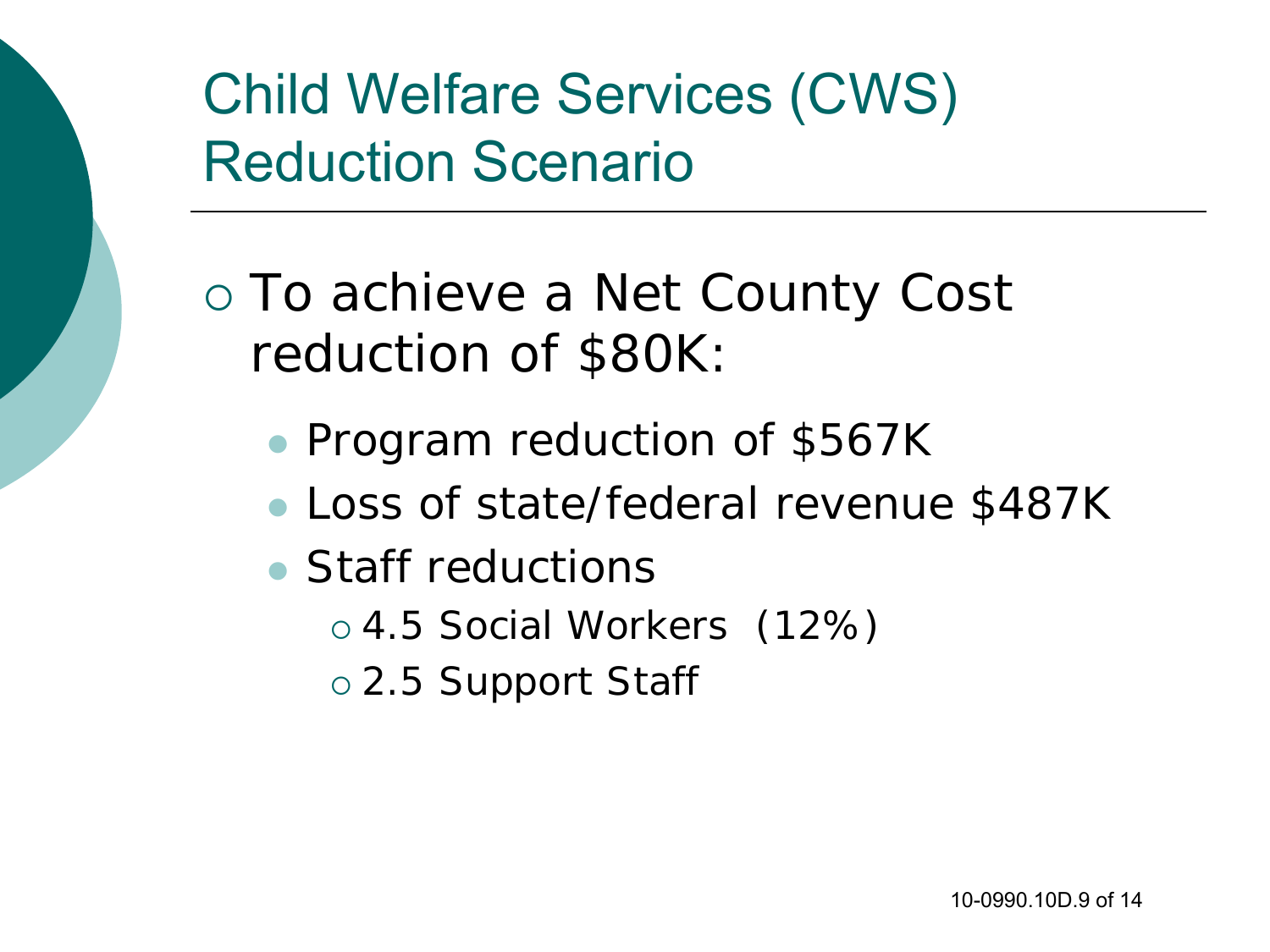- Total reductions required to achieve first \$80K in Net County Cost:
	- Total program reduction of \$1.567M
	- Total loss of state/federal revenue \$1.487M
	- Total staff reduction
		- 12.5 Social Workers (33%)
		- 7.0 Support Staff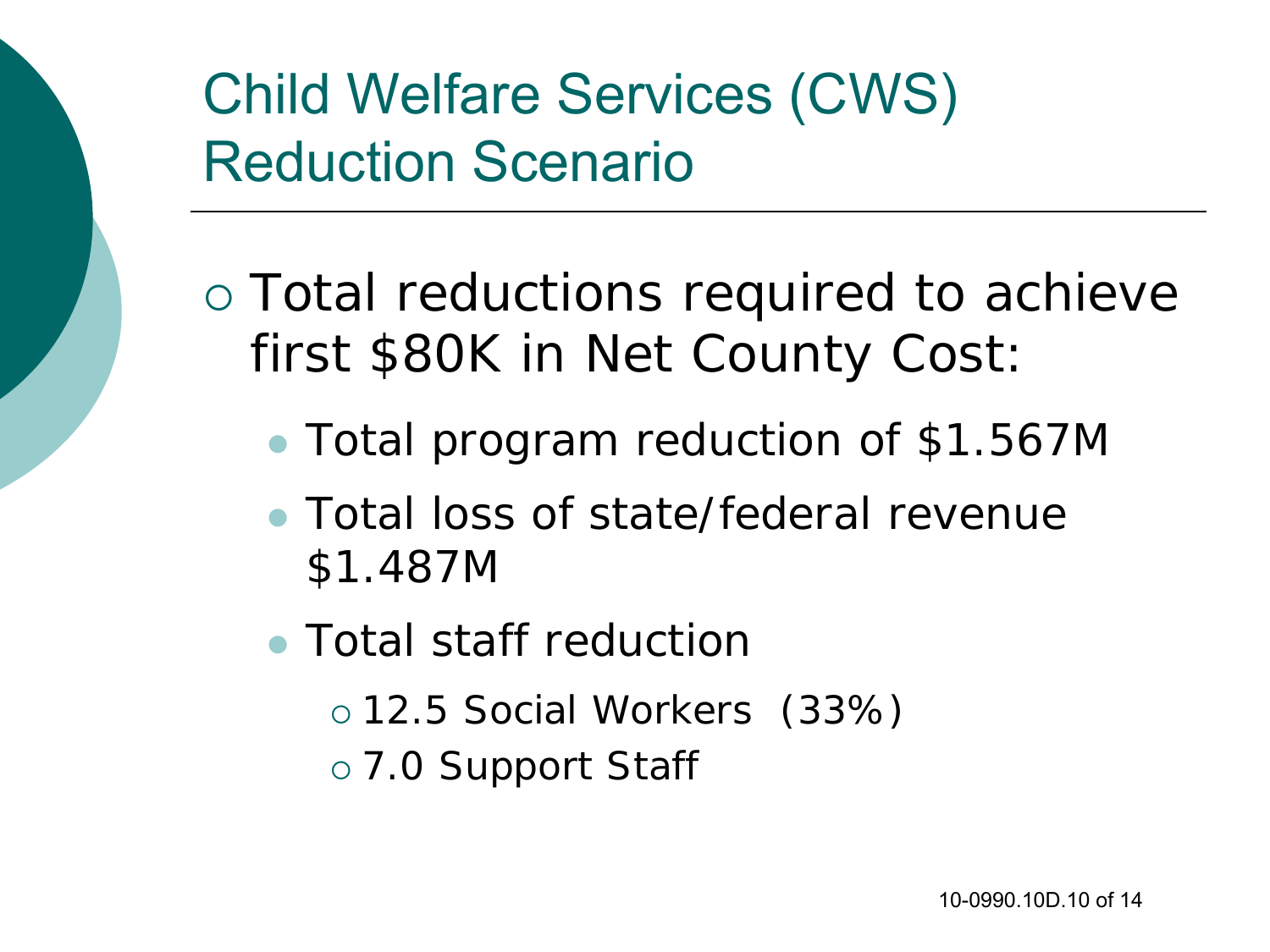- To achieve a \$500K reduction in Net County Cost:
	- Total program reduction of \$4.3M
	- Loss of state/federal revenue \$3.8M
	- Elimination of staff
		- 27 Social Workers (71%)
		- 20 Support Staff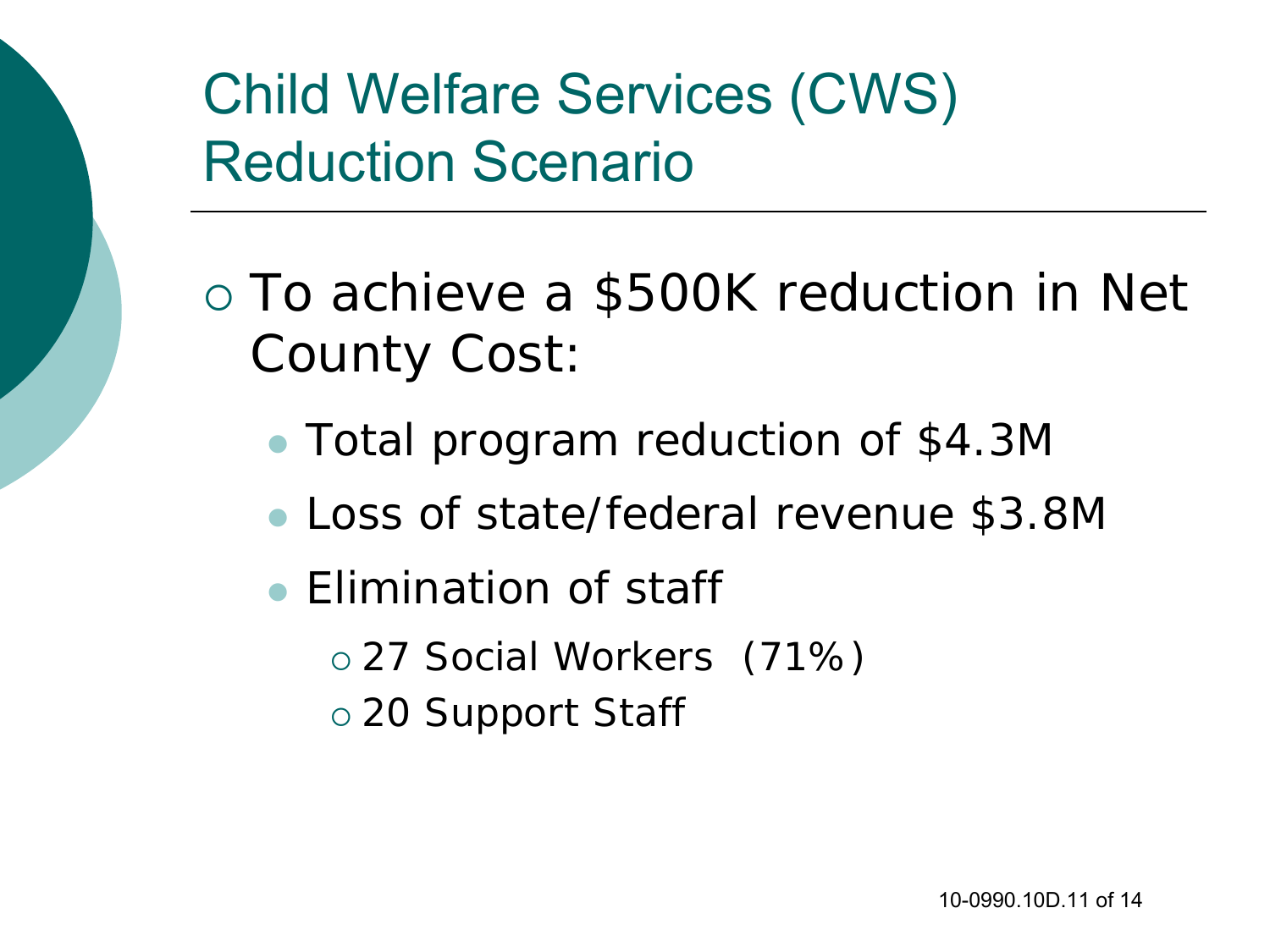In-Home Supportive Services (IHSS) Administration

Current Program Staff: 7 Social Workers

- To achieve a Net County Cost reduction of \$80K:
	- Total program reduction of \$530K
	- Loss of state/federal revenue \$450K
	- Elimination of staff
		- 4.0 Social Workers (57%)
		- 2.4 Support Staff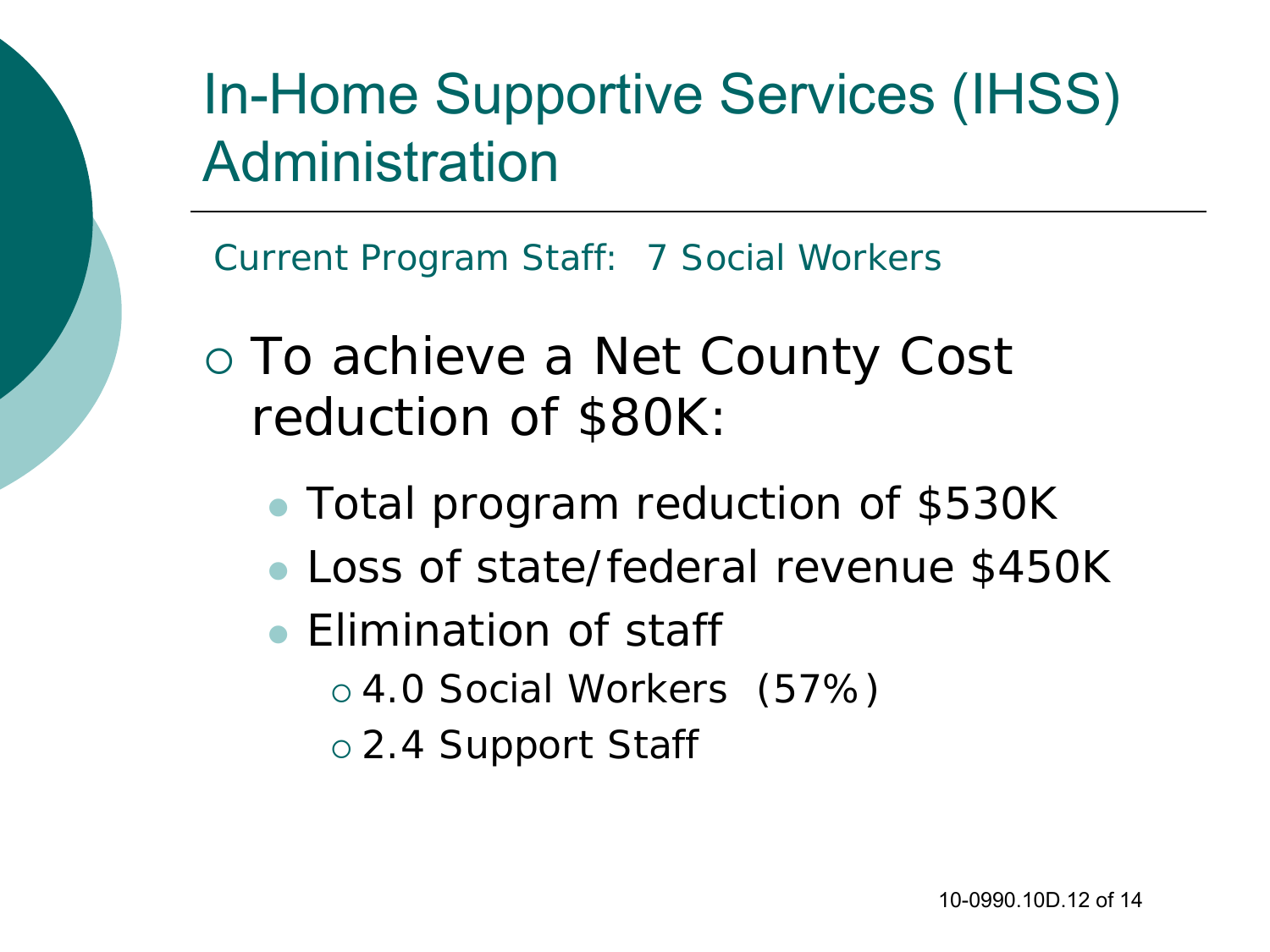## Effect of Social Services NCC on FY 2011-12 Recommended Budget

 The FY 2011-12 Recommended Budget includes the increase in NCC for Human Services

 The current CAO 5-year projection also includes this increased NCC for Human Services